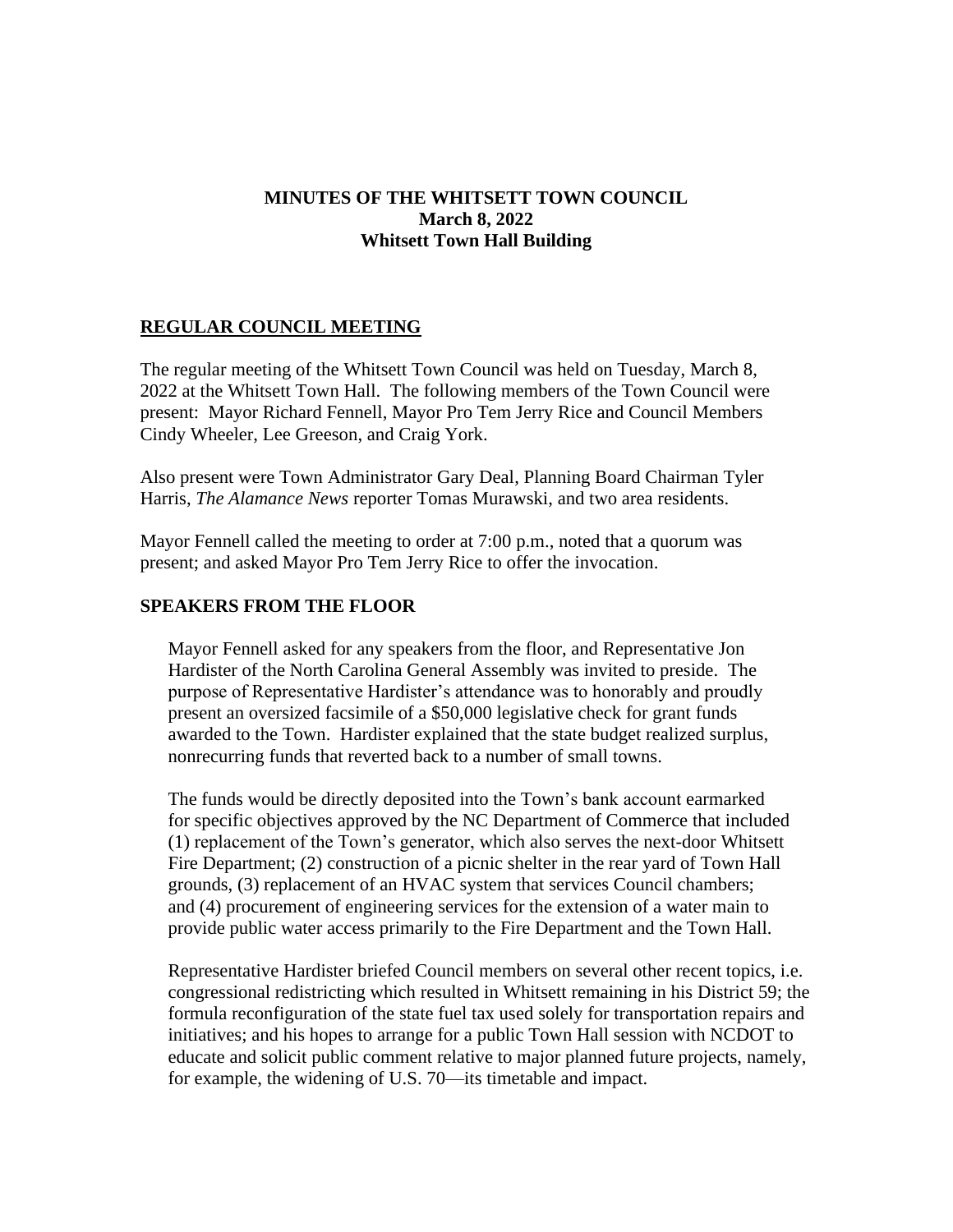Representative Jon Hardister thanked Council members for allowing him to spend time with them; and Council members expressed their gratitude to Representative Hardister for the legislative monetary allocation as well as his interest in the Town of Whitsett. [A photo op followed before his departure.]

# **OLD BUSINESS**

## **1. Adoption of the Minutes**

Mayor Fennell asked for any changes to the minutes from the February 8, 2022 regular monthly meeting; and Mayor Pro Tem Jerry Rice asked to revisit the 3-month probationary period set for the new clerk hire and amend it to a 6-month probationary period for this requirement to be more in keeping with past hiring practices. With this change, Mayor Pro Tem Jerry Rice made a motion to adopt the February 8 minutes; motion seconded by Council Member Craig York. Adoption of the amended February minutes carried by unanimous vote.

[The posted February 8, 2022 minutes would be revised to reflect the above amendment.]

## **2. Adoption of 2021 Annual Financial Audit by Cobb Ezekiel Loy & Company as Presented at Last Month's Council Meeting by Becky Loy**

Mayor Fennell asked for a motion to adopt the Town's annual financial audit, as required by the NC Treasurer's Local Government Commission (LGC). Council Member Craig York made the motion to adopt the bound booklet and its contents distributed at February's meeting. Motion seconded by Mayor Pro Tem Jerry Rice; and the motion carried by unanimous vote.

Becky Loy shall be notified of this official action and for forwarding to LGC.

### **3. Approval of Ball field Contract with Greater Vision Academy (GVA)**

The proposed contract, which earlier had been signed by GVA, was included in Council packages for review. Mayor Fennell asked for a motion to approve the agreement; and a motion to approve was made by Council Member Cindy Wheeler; motion seconded by Council Member Craig York. The motion passed unanimously; and a copy executed by the Town will be given to GVA promptly.

### **4. Any Other Old Business**

Mayor Fennell asked if there were any other old business; and there was none.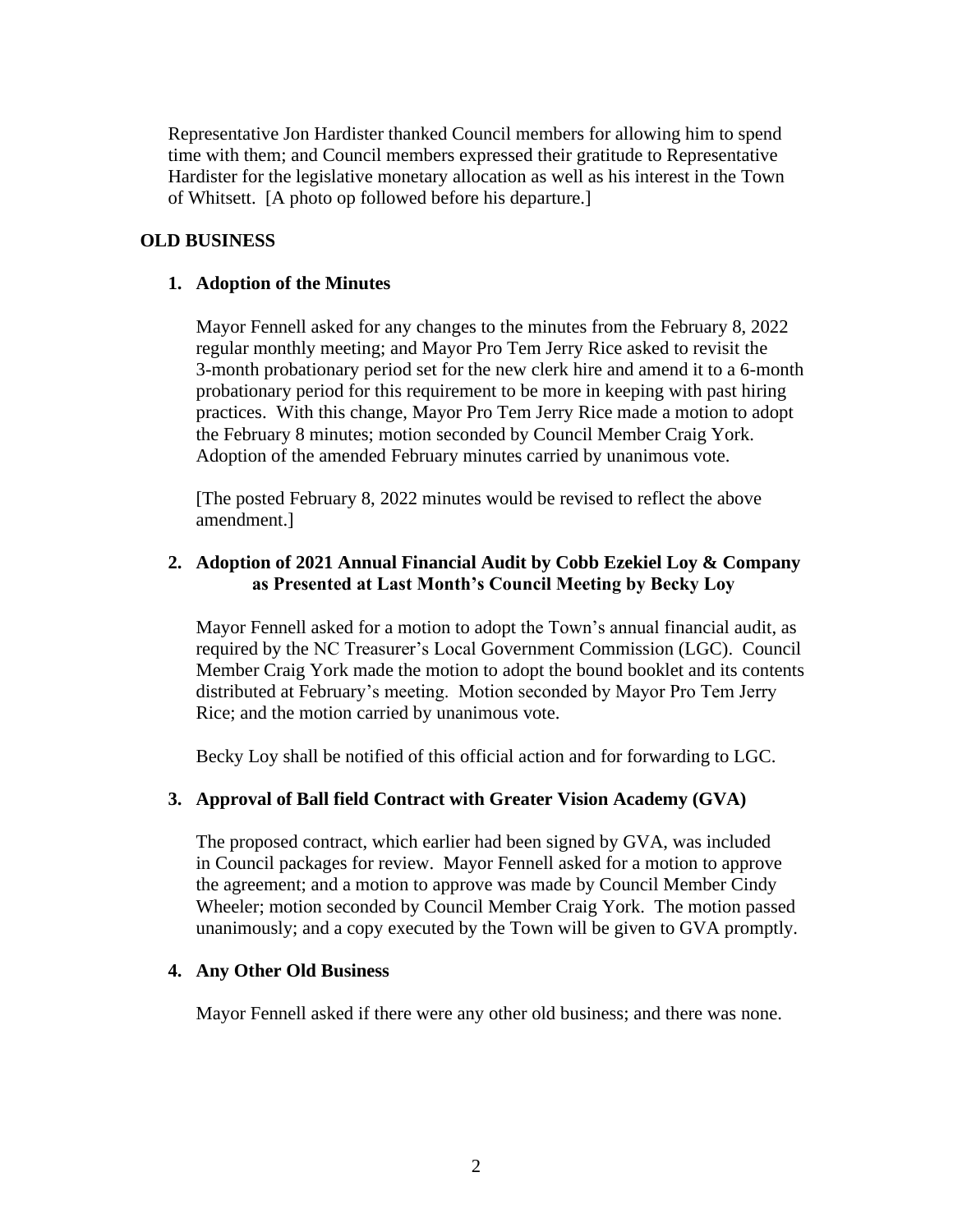## **BOARD AND COMMITTEE REPORTS**

#### **1. Planning Board**

Planning Board Chairman Tyler Harris reported that he had in hand a Planning Board application from Charles Sedoris who, at last month's Council meeting, introduced himself to the community and stated his desire to serve on the Board. Chairman Harris asked Council for Mr. Sedoris' formal appointment.

A motion was made by Council Member Craig York to accept Charles Sedoris as the Planning Board's newest member; motion seconded by Council Member Lee Greeson. The motion to appoint passed by unanimous vote.

Chairman Harris then reported that any proposed rezoning of the Griggs estate on NC 61 had been tabled for further consideration of its impact on the residential area. Likewise, water system issues, particularly associated fees, had been moved out for further discussion.

Meanwhile, Chairman Harris continues to solicit for alternates to serve on the Board, and asked Council for its continued help in doing so as well.

#### **2. Enforcement Officer**

Enforcement Officer Gary Deal reported that since last Council meeting, one development clearance certificate (DCC) had been issued to Arthur Stewart at 705 Woodward Drive to situate a shed with electrical service in the backyard of his property.

#### **3. Town Administrator**

Town Administrator Gary Deal reported that he will be involved in ARP grant application training in Raleigh on February 28, along with a representative from the Town's engineering firm of Davis-Martin-Powell for infrastructure funds to extend the existing water line on NC 61 to at least as far as the Fire Department and Town Hall. The deadline for submission of the application is May 2.

Town Administrator Deal then reported that all parties working through the proposed Hudson Way development —Guilford County, Town, Keystone, and respective attorneys—convened to hash out its status and the processes still needed to move forward. Deal stated that the proper review of the proposed subdivision had essentially returned to square one, with the county's Technical Review Committee scrutiny of the preliminary plat scheduled to begin March 15.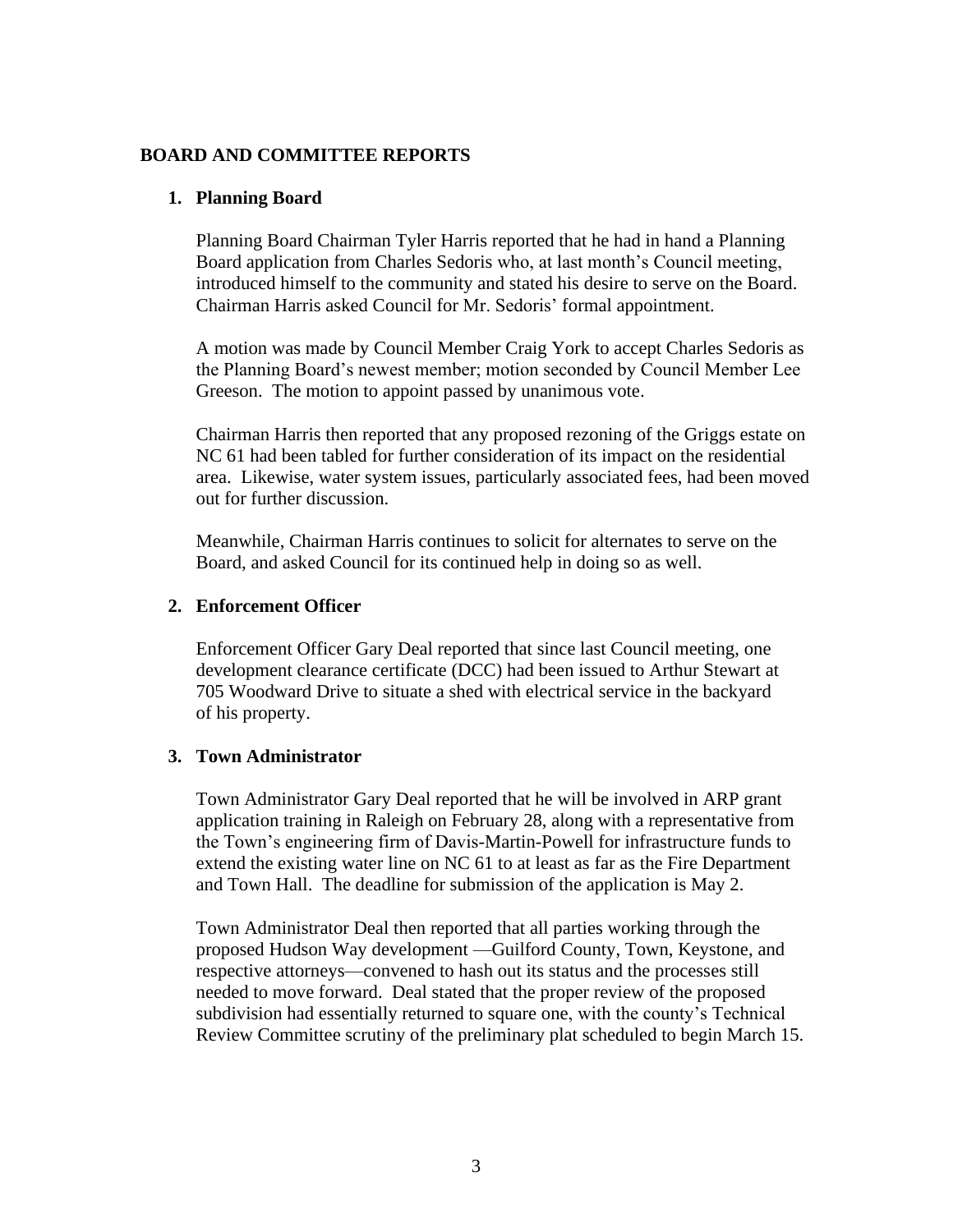#### **NEW BUSINESS**

#### **1. Any Items from Council Members**

Mayor Fennell asked for any items from Council Members; and Council Member Lee Greeson stated that he had been approached by Gerald Phillips, connected with Greater Vision Academy (GVA), who would like to set up a hot dog stand at GVA ball games. Council Member Greeson offered Mr. Phillips the floor to request permission from Council to operate his refreshment stand 10:30 to 3:30 Monday through Friday, weather permitting. The station is self-contained and commercially approved for use with a certificate of liability issued by the company.

Mayor Fennell asked for any objection, and with none, a motion was made by Council Member Craig York to allow Mr. Phillips to set up his hot dog stand for ball games, provided a copy of the certificate of liability is registered with the Town. Motion seconded by Council Member Cindy Wheeler, and the motion passed by unanimous vote.

Also related to the academy's use of the ball field, Council Member Greeson had been given a list by GVA of proposed improvements to the field specific for GVA use since GVA would like to make the Town ball field their home field now and in the future. These initiatives included changes to the infield to accommodate baseball, a portable fence to service softball, and a major addition of a portable storage building. All approved improvements and items would be at the expense of GVA.

Following Council discussion and concerns, Mayor Fennell directed that the list be shared with Gibsonville who is under contract for use of the Town's ball field and that any proposed changes be coordinated with and accepted by Gibsonville.

Meanwhile, the top need for immediate purchase and use being requested is that of the storage building, which would require Council's action. With no Council objection, Mayor Fennell asked for a motion; and Council Member Craig York made a motion to approve a portable storage shed that shall be no-larger-than 8' x 12' and shall be placed at the discretion of the Town. Motion seconded by Mayor Richard Fennell; and the motion carried by unanimous vote.

Mayor Fennell asked for any other items from Council Members; and Craig York stated that the topic of moving the time of Council meetings from 7:00 to 6:00 had been raised from time to time, and he would like to bring that discussion back to the floor. Council Member Lee Greeson voiced some hesitation, and then gave a nod along with the other members. Mayor Fennell asked for action, and a motion was made by Council Member Cindy Wheeler to have Council meetings start at 6:00 p.m. heretofore. Motion seconded by Council Member Craig York; and the motion passed unanimously.